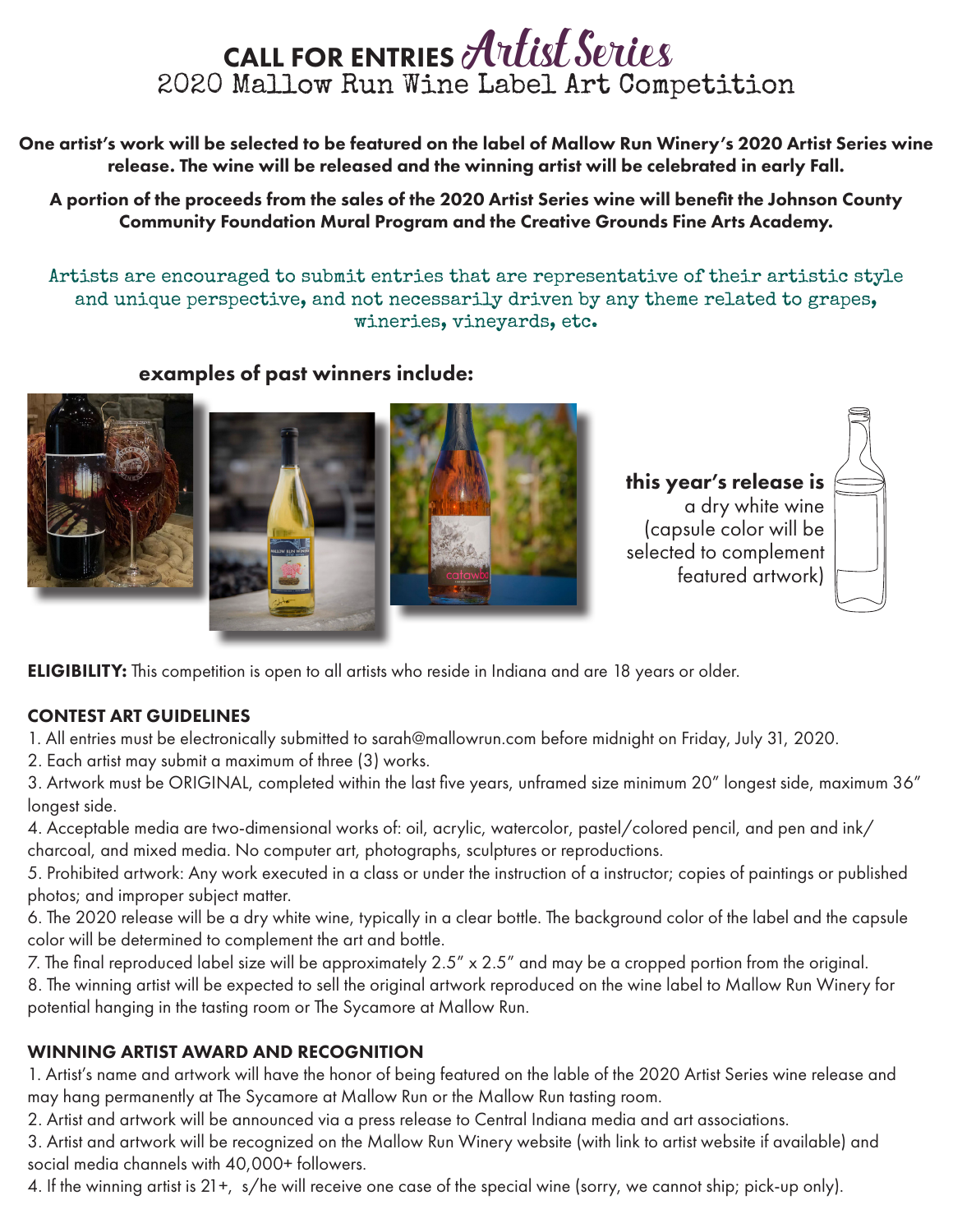## Artist Series 2020 Mallow Run Wine Label Art Competition

### ENTRY PROCEDURES

#### Flat \$30 fee for up to three (3) entries.

Payment can be made by check (made payable to Mallow Run Winery) or online at mallowrun.com/artist-series/ Fees are non-refundable.

#### Completed entry forms can be mailed or emailed.

*Snail Mail:* Mallow Run Winery ATTN: Sarah Shadday / Artist Series Competition 6964 W. Whiteland Rd. Bargersville, IN 46106

*Email:* sarah@mallowrun.com

#### Artwork must by photographed without mats or frame.

#### Each digital file name must be the artist's full name and entry designation.

*Example: John Smith\_A.jpg, John Smith\_B.jpg*

#### Images must be high-resolution jpeg files.

#### All entries must be emailed to sarah@mallowrun.com.

*You will receive an email confirmation of receipt of your artwork, entry form and payment once all have been received.*

#### All entries must be submitted before midnight on Friday, July 31, 2020.

#### Each artist will be notified of their selection status in August.

*The winning selection is made by a winery committee.*

#### AGREEMENT

The signed entry form indicates you ("Artist") agree to:

1. All conditions set forth in this prospectus including but not limited to: the eligibility requirements, contest art guidelines, entry procedures, award and recognition opportunities, and reception sales commission.

The signed entry form indicates you ("Artist") further agree:

- 2. Mallow Run Winery is not responsible for digital entry files that cannot be opened.
- 3. Mallow Run Winery retains the right to disqualify any work they determine to be something other than originally presented.
- 4. Artist will sell the selected work to Mallow Run Winery.

5. All reasonable care and handling will be exercised with each digital art file; however, neither Mallow Run Winery, nor our insurance carriers, will be liable for any loss or damage incurred during the transfer, reproduction, and/or display of said artwork. Such coverage will be the responsibility of the Artist.

6. The winning Artist grants Mallow Run Winery a non-revocable license to reproduce the Artwork on labels for commercial wholesale and retail wine sales.

7. The winning Artist will not receive monetary proceeds from sales of products bearing his/her Artwork.

8. The winning Artist grants a non-revocable license to Mallow Run Winery to photograph and make reproductions of the Artwork for commercial and non-commercial marketing purposes, including, but not limited to, reproductions used in advertising, brochures, media publicity, and informational placards.

9. The Artist represents that he/she has the right to enter into this Agreement and this Agreement does not interfere with or violate the right of any other person or entity; that he/she owns all rights, title, interest and copyright to the Artwork. The Artist represents and warrants further that:

A. The Artwork is solely the result of the artistic effort of the Artist;

B. The Artwork is unique and original and does not infringe upon any copyright or the rights of any other person or entity;

C. The Artist has not sold, assigned, transferred, licensed, granted, encumbered or utilized the Artwork or any element thereof or any copyright related thereto which may affect or impair the rights granted pursuant to this Agreement;

D. The Artist has the full power to enter into and perform this Agreement and to make the grant of rights contained in this Agreement.